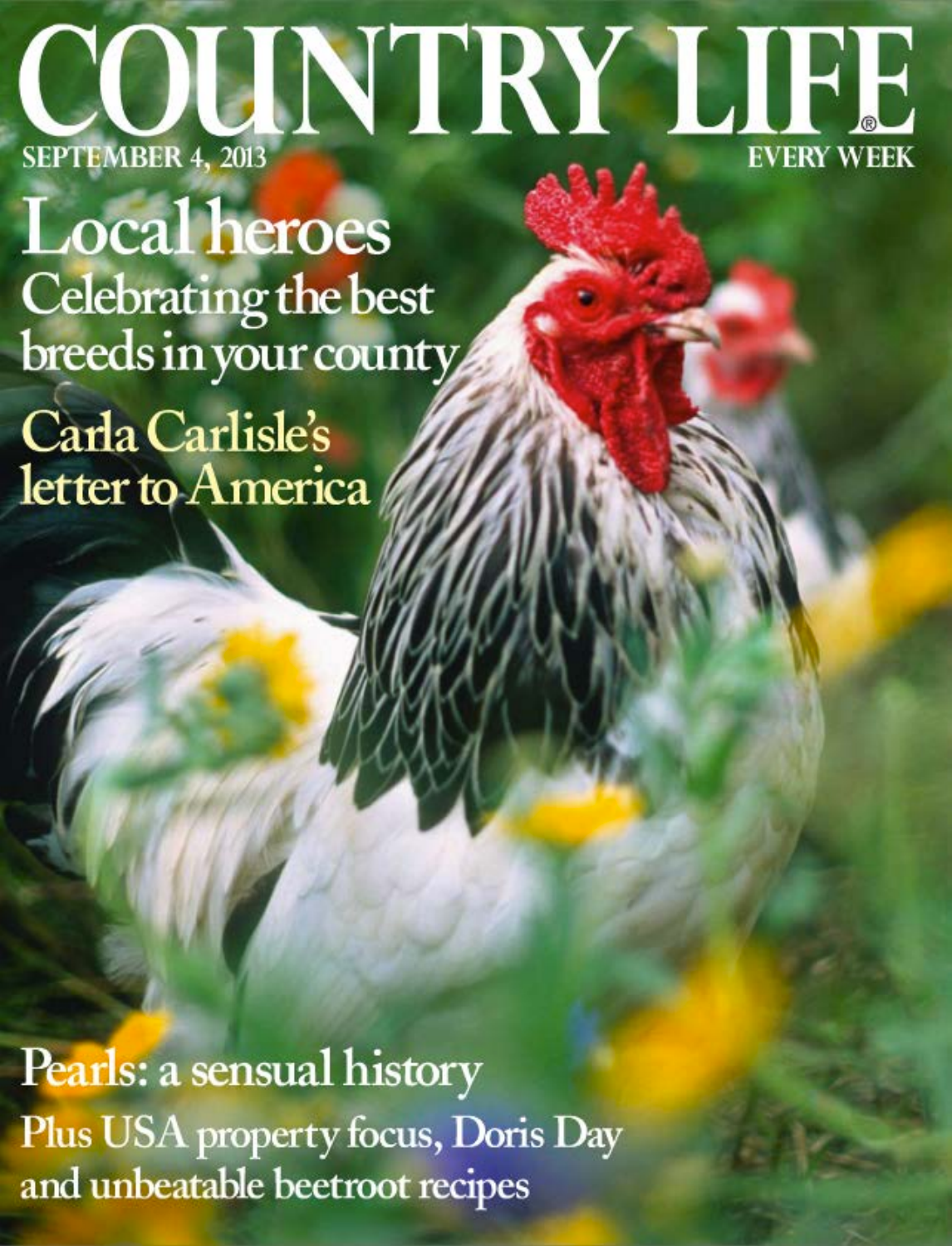# Once upon a time in the American market

Jonathan Miller retraces the history of the American property crash and examines what is driving fresh price rises plus COUNTRY LIFE chooses three leading properties

**AFTER** five years of moving<br>sideways, the Manhattan hous-<br>repeated in soles activity since the sideways, the Manhattan housrebound in sales activity since the collapse of financial services company Lehman Brothers in 2008, which marked its tipping point. Today, it looks better equipped to handle the new global economy than many other American locations.

During the last housing boom, Manhattan property did not see the highly speculative conditions that affected other parts of the country. In many markets, including California, Arizona, Nevada and Florida, housing was largely driven by speculation or flipping. Widespread participation by inexperienced investors drove prices to unsustainable heights in many areas.

Now, the market is once again starting to become a little frantic. Bidding wars, lack of supply and flipping are back to the forefront as buyers become concerned about being left behind. This seemingly sudden rebound has prompted many to question whether we are experiencing serious *déjà vu*.

# Manhattan real-estate vernacular

Apartment In the Manhattan market, all living spaces in multi-unit buildings whether they are a rental, co-op or condo, are referred to as apartments. This is much broader than elsewhere in the USA, where it usually refers to a rental unit.

Co-op Comprising 75% of the nonrental apartment market, they are form of ownership where the owner is a shareholder in a private corporation, subject to its rules and overseen by the co-op board.

Condo These units are owned in fee simple [freehold] and are considered real estate. Typically, the condo association only has the right of first refusal when a unit is sold, allowing it to match the price offered by a buyer, but otherwise does not have the power to approve a purchaser, unlike a co-op. Condo ownership tends to be more valuable than co-op ownership.



## **New York City, \$15.825 million**

Astor Place Tower, NoHo Halstead (00 1 212 381 4248) This magnificent apartment occupies the entire 17th floor of the Astor Place Tower, designed by Gwathmey Siegel & Associates Architects. The stylish openplan reception rooms, with their high ceilings, are perfect for entertaining, but what really steals the show here are the dramatic views of the city that are framed by the full-width glass walls

The last decade's housing bubble was characterised by insatiable consumer demand fuelled by unlimited and unchecked access to credit, following the US Federal Reserve System's (FRS) effort to restart the economy after the 2001 recession and the attacks of September 11. Interest rates were pressed to the floor and held there until mid 2004. Property values rose rapidly and a growing number of people became priced out of the market.

Worried about inflation, the FRS began to lift interest rates to cool off the economy and slow down housingprice growth. But it was too late. Financial institutions were seeing huge revenue flows through their lending and related financial-service pipelines. The rise in property value placed more downward pressure on deal flow and, to counter fewer transactions, the financial system began to chip away at lending standards, allowing more consumers to qualify at easier terms and keeping the pipeline full.

Yet, even with the removal of underwriting standards and the proliferation of easy access to mortgage money, consumers still could not keep pace with falling affordability and continued to drop out of the market. The 'greater fool theory'—the belief that buyers can always resell, even if they don't believe the price is supported—had run its course.

Today, the opposite is taking place —the new boom has been created by a lack of supply resulting from some of the tightest lending standards in decades.

Mortgage criteria remain well above long-term historic norms. The FRS describes American residential mortgage lending as being nearly as restricted now as in the days following the Lehman Brothers bankruptcy. Lenders continue to fret about risk understandably. Many regulations within the Dodd-Frank Wall Street Reform and Consumer Protection Act of 2010 haven't actually been written, so banks don't really grasp the new boundaries. They are still facing significant exposure to buying back poor-quality mortgages that were issued during the prior boom, and with record low mortgage rates, the rate spread allows little margin for error on new loans. On top of these challenges, there remains high exposure to loan modifications, foreclosures and short sales.

Although it sounds highly counterintuitive, all this is pushing up American housing prices. The majority of would-be buyers have to qualify for mortgage financing by having